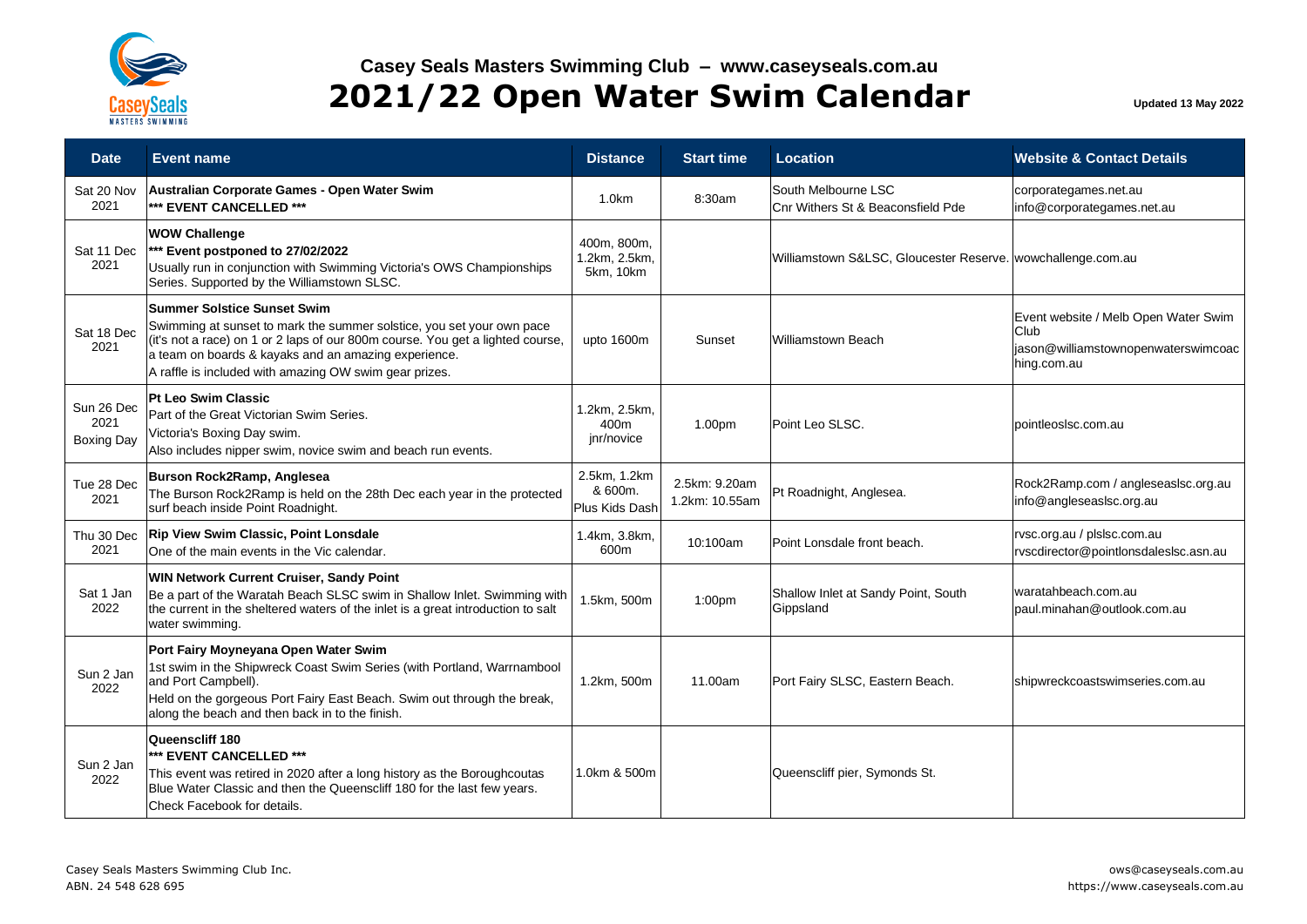

| <b>Date</b>        | <b>Event name</b>                                                                                                                                                                                                                                                                                               | <b>Distance</b>             | <b>Start time</b>                            | <b>Location</b>                                            | <b>Website &amp; Contact Details</b>                                |
|--------------------|-----------------------------------------------------------------------------------------------------------------------------------------------------------------------------------------------------------------------------------------------------------------------------------------------------------------|-----------------------------|----------------------------------------------|------------------------------------------------------------|---------------------------------------------------------------------|
| Sat 8 Jan<br>2022  | <b>Lorne Pier to Pub</b><br>The world-famous swim from the Lorne pier to the Lorne beach.<br>COVID Notice: 4/1 update: The 2022 event has been changed today to be a<br>VIRTUAL swim. Check the website for more details.                                                                                       | 1.2km                       | 10:30am                                      | Lorne SLSC.                                                | lornesurfclub.com.au<br>swim administrator@lornesurfclub.com.<br>au |
| Sun 9 Jan<br>2022  | <b>BOWS Marathon Swim</b><br>The Bay Open Water Swimmers present the BOWS Marathon Swim at the<br>Black Rock Yacht Club. Wetsuit and Non Wetsuit Categories for all<br>distances, and can be used as a qualifier for other events.<br>More details on the Trybooking registration site.                         | 2.5km, 5km,<br>10km         | 10km: 7.00am<br>5km: 8.00am<br>2.5km: 9.00am | <b>Black Rock Yacht Cub</b><br>10 Cerberus Way, Black Rock | bows.org.au                                                         |
| Sat 15 Jan<br>2022 | <b>Portsea Swim Classic</b><br>Swim from Portsea with the outgoing tide to the Quarantine station.                                                                                                                                                                                                              | 2.5km, 1.5km                | 2.5km: 12.45pm<br>1.5km: 2.15pm              | Portsea front beach to Jarman Oval.                        | portseasurf.com.au<br>PSCinfo@portseasurf.com.au                    |
| Sat 15 Jan<br>2022 | Danger Swim Series, Torquay<br>*** Event postponed to 26/03/2022<br>Part of the Great Victorian Swim Series.<br>The event is run by the Jan Juc SLSC at the calm, protected and<br>picturesque location that the locals fondly refer to as "Cosy Corner". This<br>idyllic setting is protected by Point Danger. | 500m, 1.0km,<br>2.5km & 5km | 5km: 9.00am<br>2.5km: 9.00am<br>1km: 11.30am | Torquay front beach.                                       | janjucsurfclub.com.au<br>events@janjucsurfclub.com.au               |
| Sat 15 Jan<br>2022 | The Portland Bay Swim<br><b>NEW SWIM!</b><br>2nd swim in the Shipwreck Coast Swim Series (with Port Fairy,<br>Warrnambool and Port Campbell).<br>Held in the protected waters of Nuns Beach.                                                                                                                    | 1.2km, 500m                 | 11.00am                                      | Nuns Beach, Portland                                       | shipwreckcoastswimseries.com.au                                     |
| Sun 16 Jan<br>2022 | <b>Sorrento Bay Swim</b><br>Mostly straight-line course with the tide.<br>COVID Notice: The 2022 swim will be a VIRTUAL event. See website for<br>details.                                                                                                                                                      | 4km, 2km,<br>600m juniors   |                                              | Sorrento foreshore, near the Baths Jetty.                  | sorrentoslsc.com/swim<br>swim@sorrentoslsc.com                      |
| Sun 16 Jan<br>2022 | <b>Double Rip Swim Crossing</b><br>Step up and take on a Double Rip Swim crossing, a truly EPIC challenge.<br>Strict conditions apply - check the website for details.<br>SOLD OUT in just 48 hours!<br>Contingency in case of bad weather is the following day, Mon 17th.                                      | $7+$ kms                    | tba                                          | Pt Nepean to Point Lonsdale                                | ripswim.com.au<br>info@ripswim.com.au                               |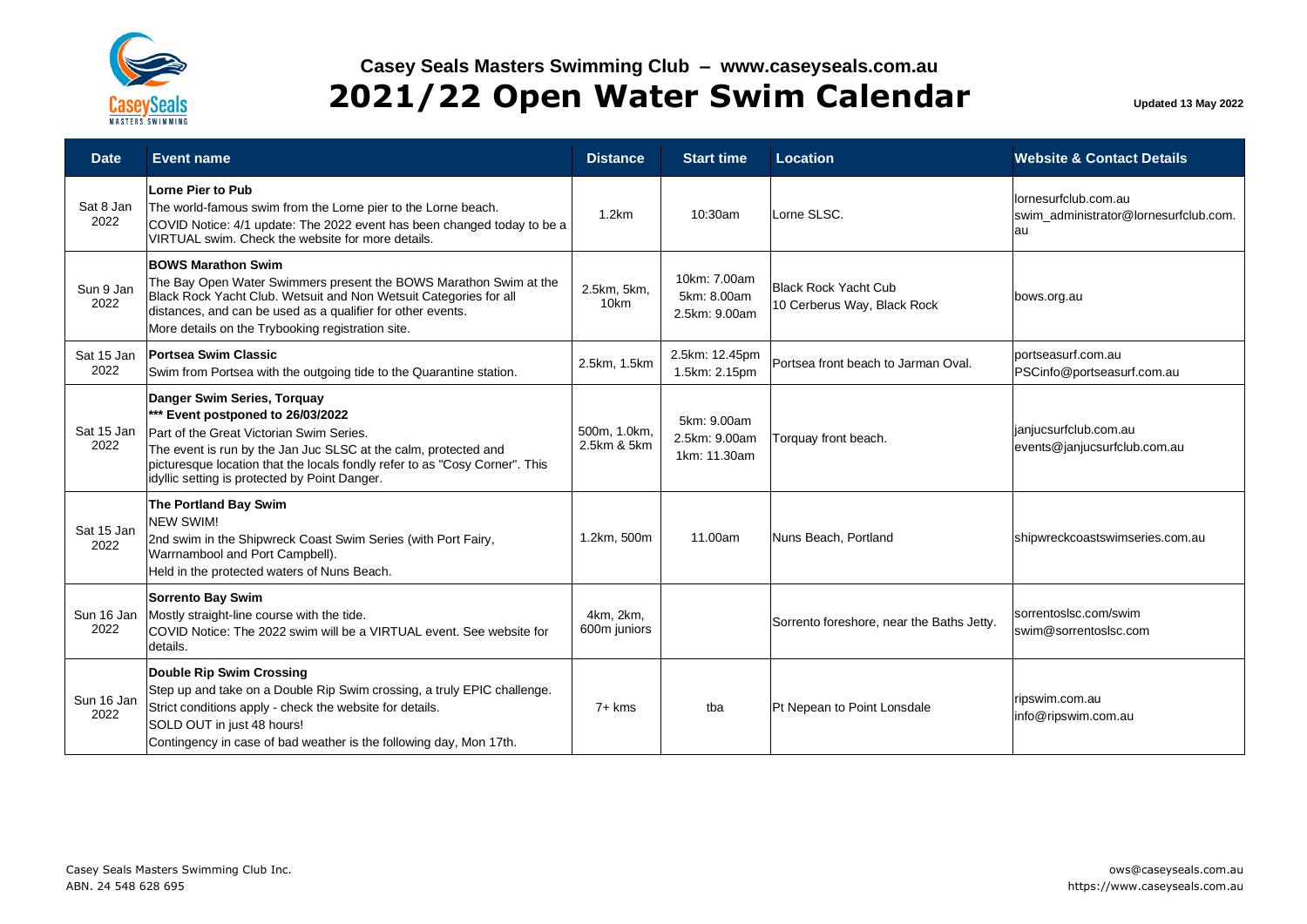

## **Casey Seals Masters Swimming Club – www.caseyseals.com.au 2021/22 Open Water Swim Calendar Updated 13 May 2022**

| <b>Date</b>        | <b>Event name</b>                                                                                                                                                                                                                                                                                                                                                                                                                               | <b>Distance</b>              | <b>Start time</b>               | <b>Location</b>                                                  | <b>Website &amp; Contact Details</b>                                                               |
|--------------------|-------------------------------------------------------------------------------------------------------------------------------------------------------------------------------------------------------------------------------------------------------------------------------------------------------------------------------------------------------------------------------------------------------------------------------------------------|------------------------------|---------------------------------|------------------------------------------------------------------|----------------------------------------------------------------------------------------------------|
| Fri 21 Jan<br>2022 | <b>Mornington Twilight Swim</b><br>*** EVENT CANCELLED ***<br>Part of the Great Victorian Swim Series.<br>Run by the Mornington Life Saving Club.<br>The only twilight swim in the Victorian calendar.                                                                                                                                                                                                                                          | 2.5km, 1.5km.<br>400m novice | 6.00pm                          | Mornington LSC, Mills Beach.<br>The Esplanade, Mornington.       | morningtonlsc.com.au<br>office.morningtonlsc@gmail.com                                             |
| Sat 22 Jan<br>2022 | The Rip Swim #1<br>Swim across "The Rip" at the entrance to Port Phillip Bay!<br>Cross the Rip in small groups with support boats and trained staff.<br>4 scheduled crossings this year.<br>Contingency in case of bad weather is the following day.                                                                                                                                                                                            | 4kms approx                  | tba                             | Pt Nepean to Point Lonsdale                                      | ripswim.com.au<br>info@ripswim.com.au                                                              |
| Sun 23 Jan<br>2022 | Morrisons Wharf to Winery Swim, Echuca<br>Part of the Echuca Moama Triathlon Club Multisport weekend of events.<br>Swim starts at the Onion Patch at the Port of Echuca. Swim down the<br>Murray River to Morrisons Winery for BBQ and festivities.<br>Spectators can also travel to & from Morrisons aboard a paddlesteamer.                                                                                                                   | 3km                          | 9:30am                          | Port of Echuca Wharf to Morrisons Winery. echucamoamatriclub.com |                                                                                                    |
| Wed 26 Jan<br>2022 | MMAD Swim - Mt Martha Australia Day Swim<br>*** EVENT CANCELLED ***<br>Part of the Great Victorian Swim Series.<br>Diamond-shaped course in the clear waters off the Mt Martha beach - a<br>regular favourite, with a sparking commentary.                                                                                                                                                                                                      | 5km, 1.2km,<br>400m novice   | 5km: 8am<br>1.2km: 11.00am      | Mt Martha beach.<br>The Esplanade.                               | mmadswim.com.au<br>mmadswim@mmlsc.com.au                                                           |
| Wed 26 Jan<br>2022 | Kieser Great Australia Day Swim<br>Presented by The Rotary Club of Brighton in association with The Brighton<br>Lifesaving Club.<br>A great way to celebrate Australia Day!                                                                                                                                                                                                                                                                     | 2.5km, 1.4km,<br>650m        | 2.5km: 9.00am<br>1.4km: 11.00am | Middle Brighton Pier and Marina                                  | greataustraliadayswim.com.au<br>greataustraliadayswim@gmail.com                                    |
| Wed 26 Jan<br>2022 | <b>Invasion Day Breakfast Swim</b><br>With respect to the elders of the Kulin Nation, past and present. Start your<br>Australia Day holiday with a swim at your own pace (it's not a race) and<br>then brekky at the beach.<br>Part of your entry fee goes to Melbourne OW Swimming Club to support<br>inclusion programs and safety equipment. It also includes a raffle ticket for<br>amazing prizes and swim gear.<br>BYO tucker and drinks. | upto 2km                     | 10:00am                         | Williamstown Beach                                               | Event website / Melb Open Water Swim<br>Club<br>jason@williamstownopenwaterswimcoac<br>hing.com.au |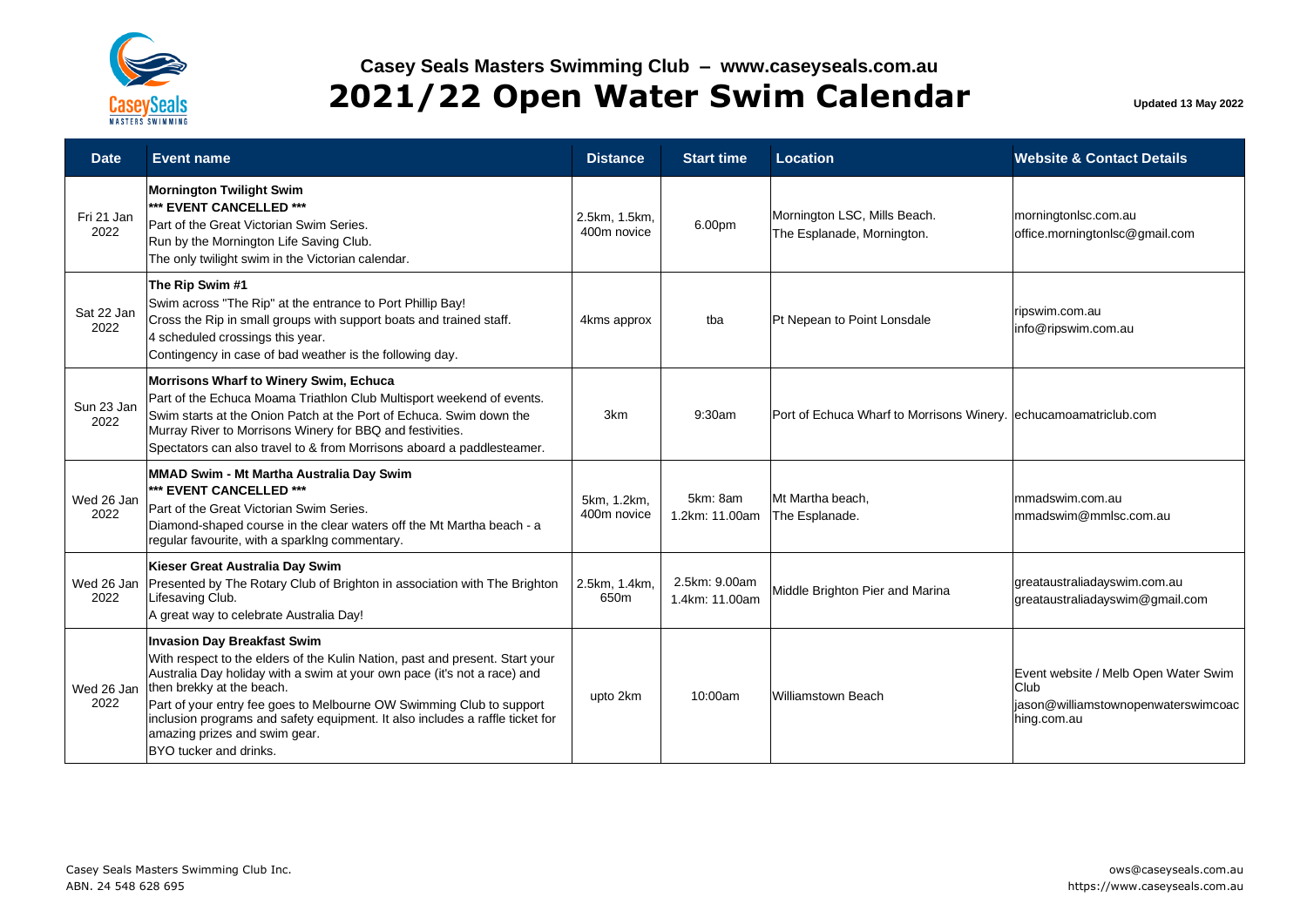

| <b>Date</b>        | Event name                                                                                                                                                                                                                                                                                                                    | <b>Distance</b>                     | <b>Start time</b>               | Location                                                                                       | <b>Website &amp; Contact Details</b>                       |
|--------------------|-------------------------------------------------------------------------------------------------------------------------------------------------------------------------------------------------------------------------------------------------------------------------------------------------------------------------------|-------------------------------------|---------------------------------|------------------------------------------------------------------------------------------------|------------------------------------------------------------|
| Wed 26 Jan<br>2022 | Ocean Grove Open Water Swim Festival<br>*** EVENT CANCELLED ***<br>Multiple distances available, as well as music, food and fun.<br>Run by the Ocean Grove SLSC who also run the Rip To River race. Check<br>the website for details of both events.                                                                          | 2.5km, 1.2km,<br>400m<br>jnr/novice | tba                             | Ocean Grove SLSC<br>Surf Beach Road<br>Ocean Grove<br>(Melway 497 G1)                          | oceangroveslsc.asn.au<br>admin@oceangroveslsc.asn.au       |
| Sat 29 Jan<br>2022 | Warrnambool Tony Ryan Memorial Swim<br>3rd swim in the Shipwreck Coast Swim Series (with Port Fairy, Portland and<br>Port Campbell).<br>The longest-running open water swim in Victoria, in the beautiful Lady Bay.<br>Starting west of the Warrnambool Surf Life Saving Club and finishing on the<br>beach at the clubhouse. | 1.2km, 500m                         | 11.00am                         | Swim across Lady Bay, Warrnambool.<br>Register at Warrnambool SLSC, Pertobe<br>Rd.             | shipwreckcoastswimseries.com.au                            |
| Sat 5 Feb<br>2022  | The Rip Swim #2<br>Swim across "The Rip" at the entrance to Port Phillip Bay!<br>Cross the Rip in small groups with support boats and trained staff.<br>4 scheduled crossings this year.<br>Contingency in case of bad weather is the following day.                                                                          | 4kms approx                         | tba                             | Pt Nepean to Point Lonsdale                                                                    | ripswim.com.au<br>info@ripswim.com.au                      |
| Sat 5 Feb<br>2022  | Port Campbell 12 Apostles Plunge<br>4th swim in the Shipwreck Coast Swim Series (with Port Fairy, Portland and<br>Warrnambool).<br>Held in the breathtaking cliff-bound bay of Port Campbell, the course<br>challenges swimmers to a lap of the bay.                                                                          | 1.2km, 500m                         | 11.00am                         | Port Campbell Bay.                                                                             | shipwreckcoastswimseries.com.au                            |
| Sun 6 Feb<br>2022  | <b>Bathing Box Classic, Brighton</b><br>Part of the Great Victorian Swim Series.<br>Held at the iconic Dendy Beach bathing boxes in front of the Brighton LSC<br>clubhouse.                                                                                                                                                   | 2.5km, 1.2km                        | 2.5km: 9.00am<br>1.2km: 10.30am | <b>Brighton Lifesaving Club</b><br>Dendy Beach, Brighton                                       | brightonlsc.com.au<br>bathingboxclassic@brightonlsc.com.au |
| Sat 12 Feb<br>2022 | Indented Head Wreck2Reef Open Water Swim<br>Part of the Great Victorian Swim Series.<br>Swim in the calm protected waters of Half Moon Bay on the Bellarine<br>Peninsula.                                                                                                                                                     | 2.5km, 1.2km                        | 2.5km: 9.30am<br>1.2km: 10.50am | Indented Head Yacht Club, Bellarine<br>Peninsula.                                              | ihyc.com.au                                                |
| Sat 12 Feb<br>2022 | <b>Club to Club</b><br>Straight-line swim along the beach from Edithvale to Aspendale.<br>COVID Notice: Note the registration times for your age group on the event<br>website.                                                                                                                                               | 1.8km                               | 9:20am                          | Edithvale LSC, The Esplanade to<br>Aspendale LSC, Groves St.<br>Registration at Aspendale LSC. | club2clubswim.com.au<br>club2clubswim@gmail.com            |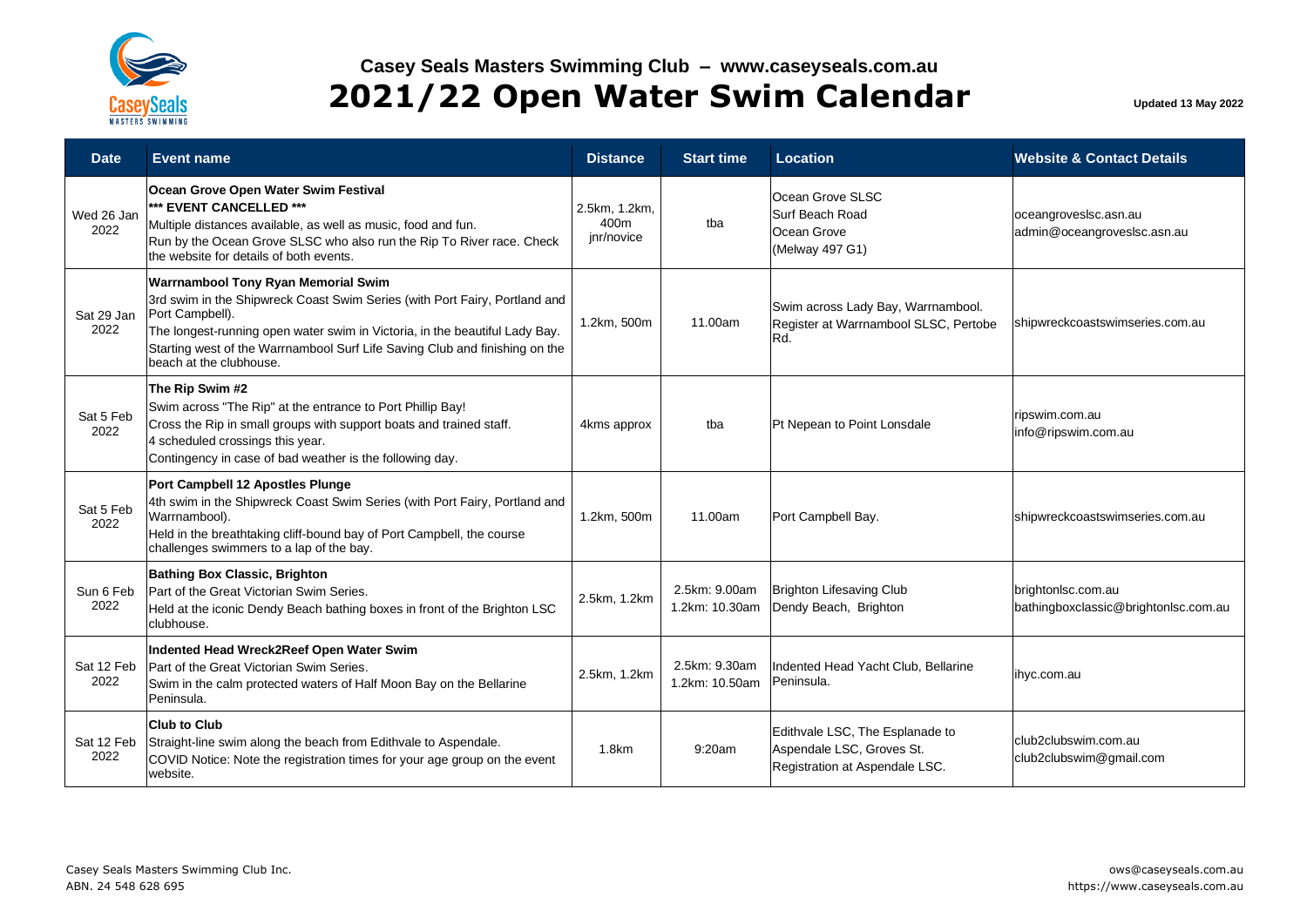

## **Casey Seals Masters Swimming Club – www.caseyseals.com.au 2021/22 Open Water Swim Calendar Updated 13 May 2022**

| <b>Date</b>        | <b>Event name</b>                                                                                                                                                                                                                                                                                                                                                                                              | <b>Distance</b> | <b>Start time</b>               | Location                                                                                         | <b>Website &amp; Contact Details</b>                            |
|--------------------|----------------------------------------------------------------------------------------------------------------------------------------------------------------------------------------------------------------------------------------------------------------------------------------------------------------------------------------------------------------------------------------------------------------|-----------------|---------------------------------|--------------------------------------------------------------------------------------------------|-----------------------------------------------------------------|
| Sat 12 Feb<br>2022 | Nagambie Club 2 Hub<br>Part of the Nagambie On Water festival over the weekend.<br>It's a short 600m or full 1.1 km swim in Lake Nagambie, open to all ages<br>and swimmers.                                                                                                                                                                                                                                   | 1.1km, 600m     | 11.00am                         | Nagambie Lakes Regatta Centre<br>66 Loddings Lane Nagambie                                       | gonagambie.com.au                                               |
| Sun 13 Feb<br>2022 | Pier to Perignon<br>*** Event postponed to 10/04/2022<br>Swim from Sorrento to Portsea, tide-assisted.<br>Entries will sell out in less than 90 mins!                                                                                                                                                                                                                                                          | 4.5km           | tba                             | Sorrento pier to Portsea pier.                                                                   | portseasurf.com.au<br>P2Pinfo@portseasurf.com.au                |
| Sun 13 Feb<br>2022 | <b>Lake Daylesford Swim</b><br>*** EVENT CANCELLED ***<br>13th year of this FREE swim in Lake Daylesford.<br>Fundraiser by donations for the La Faek Diak Foundation, East Timor.                                                                                                                                                                                                                              | 1.3km           | 11.00am                         | Lake Daylesford.<br>Registration and start near the change<br>rooms off Leggatt St.              | Timothy.m.bach@gmail.com                                        |
| Sat 19 Feb<br>2022 | The Rip Swim #3<br>Swim across "The Rip" at the entrance to Port Phillip Bay!<br>Cross the Rip in small groups with support boats and trained staff.<br>4 scheduled crossings this year.<br>Contingency in case of bad weather is the following day.<br>Update: this crossing is full.                                                                                                                         | 4kms approx     | tba                             | Pt Nepean to Point Lonsdale                                                                      | ripswim.com.au<br>info@ripswim.com.au                           |
| Sat 19 Feb<br>2022 | South Melbourne Port to Park Open Water Swim<br>The swim runs along the beach from Lagoon Pier Port Melbourne to Kerferd<br>Pier Albert Park. Ideal for spectators to walk along and watch their<br>swimmer, or stand on the pier at either end and see the start or finish.<br>Limited street (ticket) parking available. Try the No.1 Sth Melb Beach tram,<br>which goes very close to the life saving club. | 2.2km, 1.1km    | 1.1km: 9.30am<br>2.2km: 11.00am | Lagoon Pier Port Melbourne, to Kerferd<br>Pier Albert Park.                                      | southmelbournelsc.com.au<br>porttopark@southmelbournelsc.com.au |
| Sat 26 Feb<br>2022 | Moorpanyal Park 1000<br>*** EVENT CANCELLED ***<br>Join in the world's largest FREE open-water swim and afterwards enjoy the<br>festivities at the Pako Festa in Geelong.                                                                                                                                                                                                                                      | 1.0km           | 9.00am                          | Moorpanyal Park Beach, North Shore,<br>Geelong.<br>Cnr Esplanade & Seabeach Pde, North<br>Shore. | moorpanyal.com<br>dale@aussiebattler.com.au                     |
| Sat 26 Feb<br>2022 | <b>Cerberus Swim</b><br>Part of the Great Victorian Swim Series.<br>Swim around the wreck of the Cerberus in Half Moon Bay, Sandringham.                                                                                                                                                                                                                                                                       | 2.5km, 1.2km    | 2.5km: 9.00am<br>1.2km: 10.45am | Half Moon Bay SLSC, Sandringham.                                                                 | halfmoonbayslsc.com.au<br>info@halfmoonbayslsc.com.au           |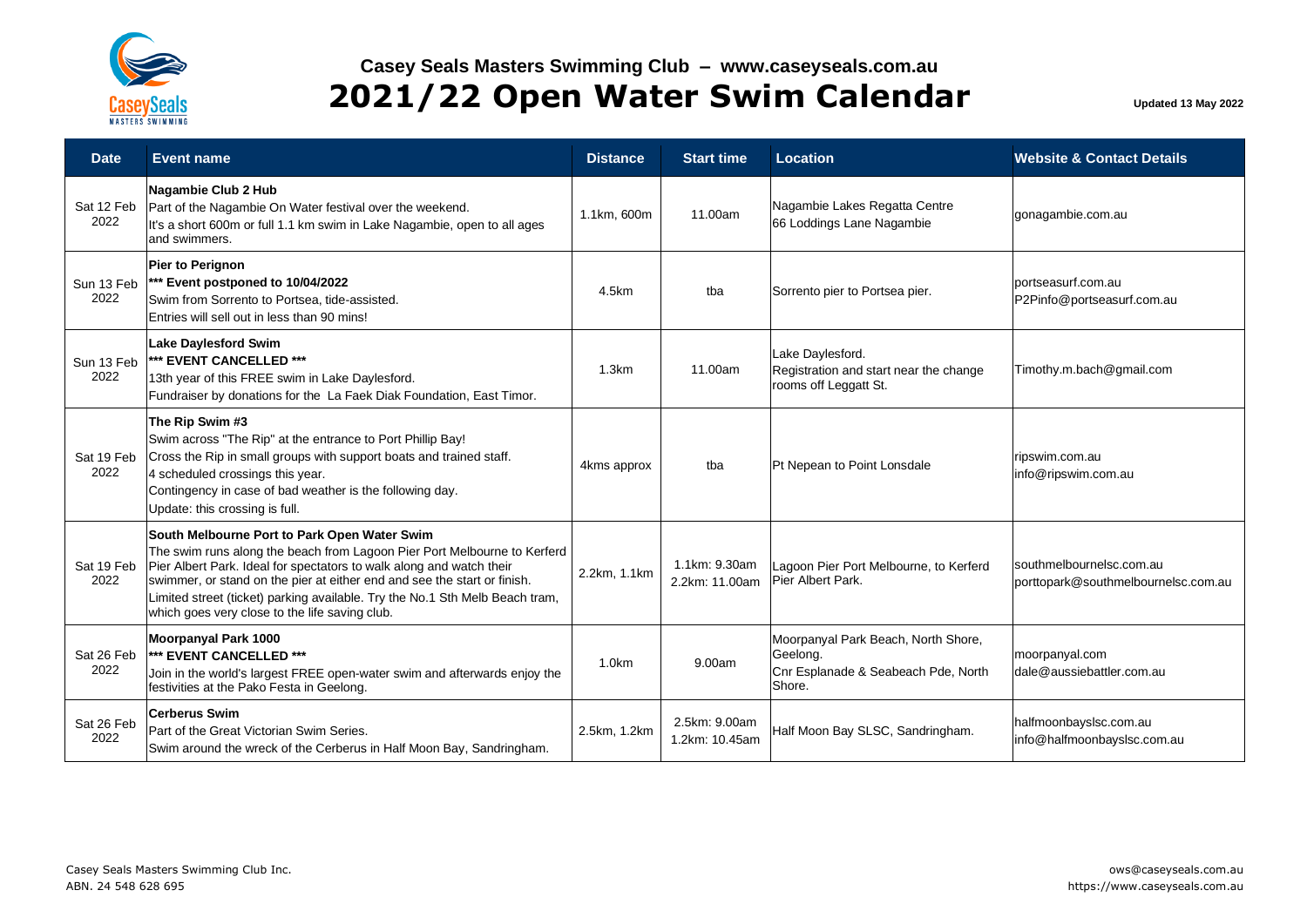

| <b>Date</b>                 | <b>Event name</b>                                                                                                                                                                                                                                                                                                                                                            | <b>Distance</b>                            | <b>Start time</b>               | Location                                                                                         | <b>Website &amp; Contact Details</b>                                                                    |
|-----------------------------|------------------------------------------------------------------------------------------------------------------------------------------------------------------------------------------------------------------------------------------------------------------------------------------------------------------------------------------------------------------------------|--------------------------------------------|---------------------------------|--------------------------------------------------------------------------------------------------|---------------------------------------------------------------------------------------------------------|
| Sun 27 Feb<br>2022          | <b>WOW Challenge</b><br>Event postponed from 11/12/2021<br>Part of the Great Victorian Swim Series.<br>Usually run in conjunction with Swimming Victoria's OWS Championships<br>Series. Supported by the Williamstown SLSC.                                                                                                                                                  | 1.2km, 2.5km,<br>5km, 10km                 | from 8.00am                     | Williamstown S&LSC, Gloucester Reserve.                                                          | wowchallenge.com.au<br>info@wowwilliamstown.com.au                                                      |
| Sun 27 Feb<br>2022          | <b>Big Bay Swim</b><br>*** EVENT CANCELLED ***<br>(WOW Challenge moved from December)<br>In 2020, Williamstown Swimming & Life Saving Club was proud to be invited<br>to take over the Big Bay Swim.<br>The BBS will return in 2023 in a new format, but with all the same<br>community vibes and celebrating the beautiful northern waters of Port Phillip<br>Bay.          | 2.5km & 5km                                | 9.00am                          | Williamstown S&LSC, Gloucester Reserve. williamstownslsc.org.au                                  |                                                                                                         |
| Sat 12 Mar<br>2022<br>(TBC) | <b>Mentone Marathon</b><br>Designed around a 2.5km course with feeding stations. NO kayak or boat<br>support required!<br>This is a fantastic event for experienced open water swimmers wanting to<br>test themselves with a Marathon distance.<br>10km has individual, duo and teams.<br>Check the website for more details about the course, pre-race orientation,<br>etc. | 5km, 10km                                  | 10km 8.00am<br>5km 9.00am       | Mentone LSC, Beach Rd<br>(opposite Kitchener St)                                                 | mentonelsc.com<br>mentoneswim@gmail.com                                                                 |
| Sun 13 Mar<br>2022<br>(TBC) | <b>GVSS Presentations</b><br>The Great Victorian Swim Series presentation party will be held at a date<br>and venue to be announced.                                                                                                                                                                                                                                         |                                            | tba                             | To be announced                                                                                  | GVSS page on<br>cousinsswimmingtours.com                                                                |
| Mon 14 Mar<br>2022          | <b>Point 2 Point Swim</b><br>Swim from the Crystal Point Steps and head east towards Johnson's Point.<br>You choose your distance, set your own pace (fast, slow or floating) and<br>you can still win!! It's based on the traditional Williamstown Point To Point<br>Handicap.                                                                                              | 700m, 1km                                  | 10.00am                         | Williamstown Beach                                                                               | Event booking link / Melb Open Water<br>Swim Club<br>jason@williamstownopenwaterswimcoac<br>hing.com.au |
| Sun 20 Mar<br>2022<br>(TBC) | Bonbeach LSC Open Water Swim<br>Includes the 1.2km classic, in memory of Campbell Jordan.                                                                                                                                                                                                                                                                                    | 1.2km, 2.5km,<br>600m novice.<br>dash4cash | 2.5km: 8.30am<br>1.2km: 10.00am | Bonbeach LSC, Lord Weaver Grove.                                                                 | bonbeachlsc.com.au<br>swim@bonbeachlsc.com.au                                                           |
| Tue 22 Mar<br>2022          | Victoria Police & Emergency Services Games - Open Water Swim<br>You must be a member of one of the participating organisations to enter.<br>Parking and change facilities available at LSV.                                                                                                                                                                                  | 2km                                        | 9.00am                          | Sandridge Beach, next to Life Saving<br>Victoria building.<br>200 The Boulevarde, Port Melbourne | emergencyservicesgames.org.au                                                                           |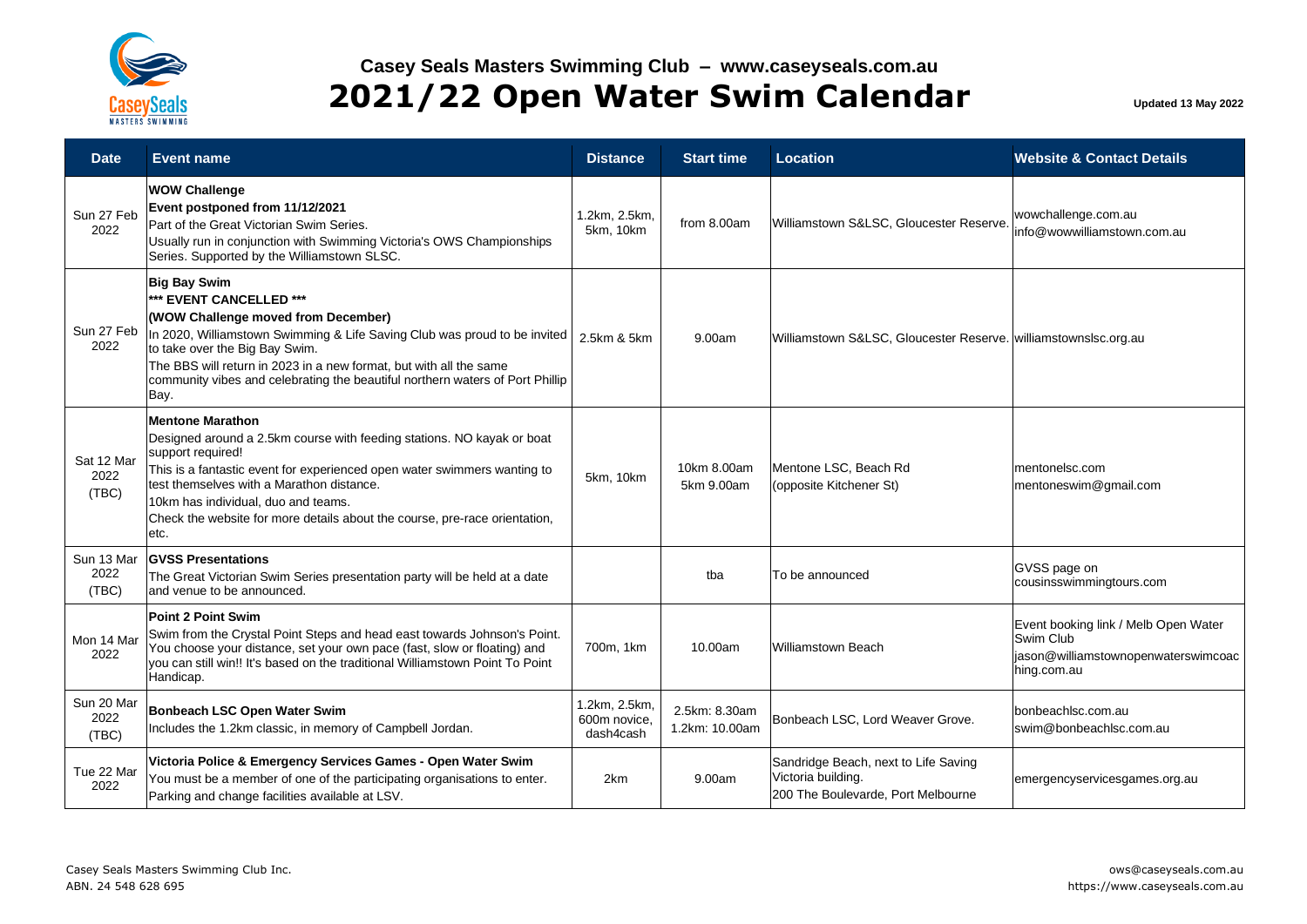

| <b>Date</b>                | <b>Event name</b>                                                                                                                                                                                                                                                                                                                                                                                                                                                            | <b>Distance</b>             | <b>Start time</b>                             | <b>Location</b>                                                      | <b>Website &amp; Contact Details</b>                                                                    |
|----------------------------|------------------------------------------------------------------------------------------------------------------------------------------------------------------------------------------------------------------------------------------------------------------------------------------------------------------------------------------------------------------------------------------------------------------------------------------------------------------------------|-----------------------------|-----------------------------------------------|----------------------------------------------------------------------|---------------------------------------------------------------------------------------------------------|
| Sat 26 Mar<br>2022         | Danger Swim Series, Torquay<br>Event postponed from 15/01/2022<br>Part of the Great Victorian Swim Series.<br>The event is run by the Jan Juc SLSC at the calm, protected and<br>picturesque location that the locals fondly refer to as "Cosy Corner". This<br>idyllic setting is protected by Point Danger.                                                                                                                                                                | 500m, 1.0km,<br>2.5km & 5km | 5km: 9.00am<br>2.5km: 9.00am<br>1km: 11.30am  | Torquay front beach.                                                 | janjucsurfclub.com.au<br>events@janjucsurfclub.com.au                                                   |
| Sat 2 Apr<br>2022<br>(TBC) | <b>Mentone Pink Caps Adventure Swim</b><br>A non-competitive relaxed swim, experiencing the local environment.<br>A 4.5km swim over marine reserve reef starting at Ricketts Point or 2km<br>swim starting at the Scout Boat Shed, ending at Mentone LSC.<br>All groups will be accompanied by trained water safety volunteers and have<br>a water support leader to keep the group together.<br>Includes bus to the starting point and light breakfast on the club balcony. | 4.5km, 2km                  | 8.00am                                        | Mentone LSC, Beach Rd<br>(opposite Kitchener St)                     | Mentone Pink Caps on Facebook<br>mentoneswim@gmail.com                                                  |
| Sun 10 Apr<br>2022         | <b>Pier to Perignon</b><br>Event postponed from 13/02/2022<br>Swim from Sorrento to Portsea, tide-assisted.<br>Entries will sell out in less than 90 mins!                                                                                                                                                                                                                                                                                                                   | 4.5km                       | tba                                           | Sorrento pier to Portsea pier.                                       | portseasurf.com.au<br>P2Pinfo@portseasurf.com.au                                                        |
| Sun 10 Apr<br>2022         | <b>Williamstown - Altona Classic</b><br>New swim, courtesy of the Melb OWS Club.<br>Swim 3.8km from Williamstown to Altona (and back if you want)!<br>This is not a race. It's actually two swims for the price of one with a<br>MANDATORY rest /drink /food break at Altona.                                                                                                                                                                                                | 3.8km or<br>7.6km           | 9.00am                                        | Williamstown Beach to Altona Beach                                   | Event booking link / Melb Open Water<br>Swim Club<br>jason@williamstownopenwaterswimcoac<br>hing.com.au |
| Sun 17 Apr<br>2022         | <b>SSCBC Easter Swim</b><br>Easter swim hosted by the Sorrento Sailing Couta Boat Club, with delicious<br>spit roast dinner.                                                                                                                                                                                                                                                                                                                                                 | 600m & 1200ml               | 9.00am                                        | Sorrento Sailing Couta Boat Club<br>3154 Point Nepean Road, Sorrento | SSCBC.com.au<br>membership@sscbc.com.au                                                                 |
| Sun 24 Apr<br>2022         | <b>Storm The Bay</b><br><b>NEW SWIM!!</b><br>Ocean Swimming on the edge of Bass Strait at the heart of the Great<br>Ocean Road, in a drop-dead gorgeous area.<br>BE THE FIRST TO STORM THE BAY!                                                                                                                                                                                                                                                                              | 250m, 1.2km,<br>2.5km       | 2.5km: 9.00am<br>1km: 9.30am<br>250m: 11.00am | Apollo Bay SLSC                                                      | swimapollobay.com.au<br>info@swimapollobay.com.au                                                       |
| Sun 1 May<br>2022          | <b>Magic In May</b><br>Another great swim in Williamstown. It's not a race, just a casual Sunday<br>swim that will renew your spirits and make you feel lucky to be in the Bay.<br>Swim with the team on boards and kayaks 900m east from Williamstown<br>Beach to Pointy Rock and back.                                                                                                                                                                                     | 900m x 2                    | 12 noon                                       | <b>Williamstown Beach</b>                                            | Event booking link / Melb Open Water<br>Swim Club<br>jason@williamstownopenwaterswimcoac<br>hing.com.au |